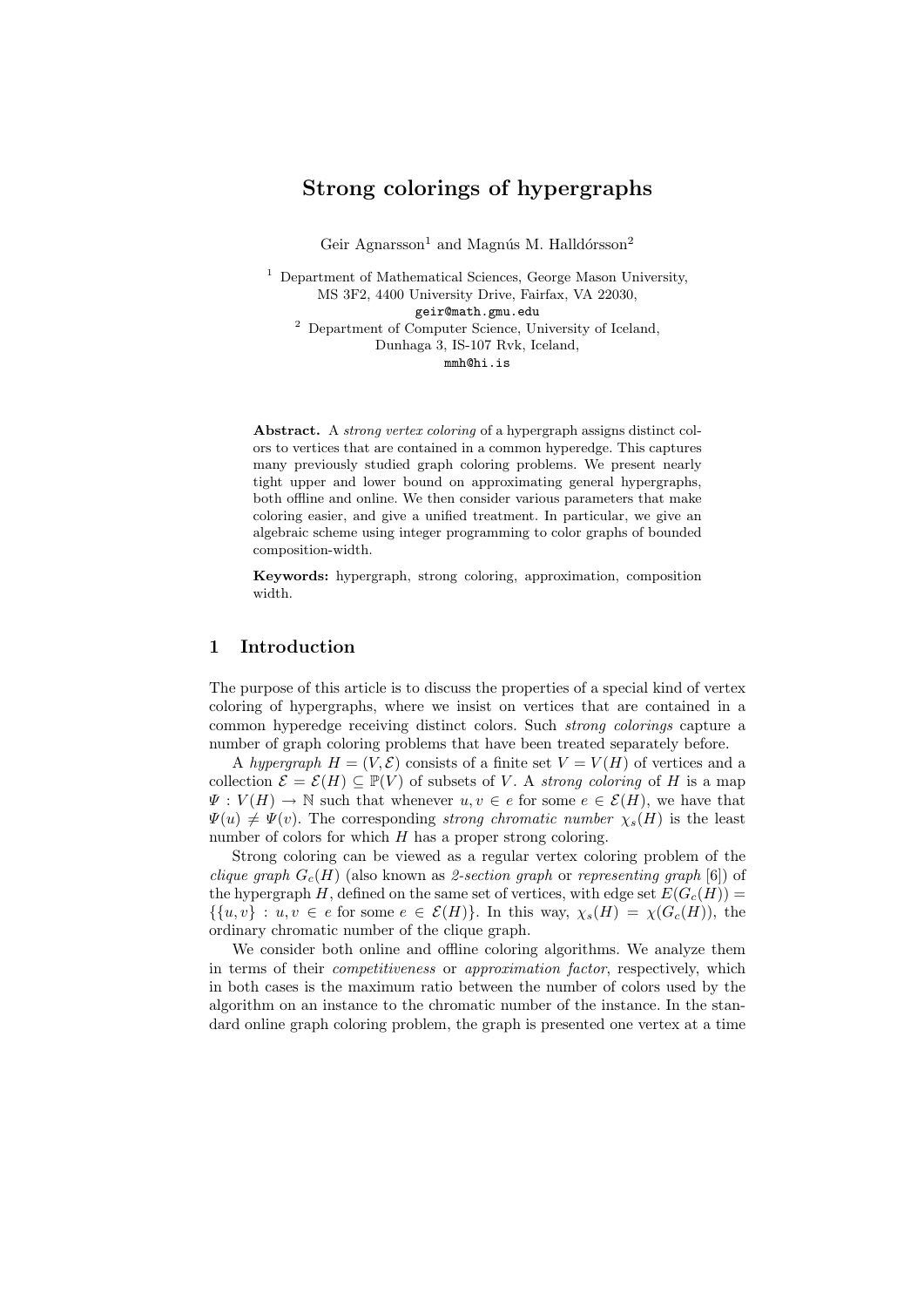along with edges only to the previous vertices. Each time the algorithm receives a vertex, it must make an irrevocable decision as to its color.

Since the hypergraph  $H$  is our original input, we would like to use all the associated parameters that come with it, and use those to either obtain an optimal strong coloring or a good approximation. This is relevant because it is often difficult to deduce the hypergraph from the graph representation, or to find the "best" such hypergraph. Finding the smallest clique hypergraph  $H$  that is equivalent to a graph G, i.e. such that  $G_c(H) = G$ , is equivalent to finding the smallest Clique Cover (GT 17: Covering by Cliques in [13]), which is hard to approximate within  $n^{2-\epsilon}$  factor, for any  $\epsilon > 0$  [12].

One of the main objectives of this research is in opening a new line of research by unifying several coloring problems as strong coloring appropriate types of hypergraphs. We have gathered a host of results on these problems by modifying and sometimes slightly extending previous results on graph coloring. Finally, we have made the first step into a systematic treatment of parameters of hypergraphs and their clique graphs that make solution or approximation easier.

### 1.1 Instances of strong colorings problems

Down-coloring DAGs Our original motivation to study strong hypergraph colorings stems from a digraph coloring problem that occurs when bounding storage space in genetic databases. A down-coloring of a DAG (acyclic digraph) G is coloring of the vertices so that vertices that share a common ancestor receive different colors. One motivation for such a coloring (see [2]) is to provide an efficient structure for querying relational tables referencing the digraph, including the retrieval of rows in a given table that are conditioned based on sets of ancestors from  $\overline{G}$ .

For a DAG  $\overline{G}$ , the binary relation  $\leq$  on  $V(\overline{G})$  defined by  $u \leq v \Leftrightarrow u = v$ , or there is a directed path from v to u in  $\overline{G}$ , is reflexive, antisymmetric, and transitive, and is therefore a partial order on  $V(\overline{G})$ . We denote by max $\{\overline{G}\}\$  the set of source vertices of  $\overline{G}$ , i.e., the maximal vertices with respect to this partial order  $\leq$ . For vertices  $u, v \in V(\overline{G})$  with  $u \leq v$ , we say that u is a *descendant* of v. The *down-set*  $D[u]$  of a vertex  $u \in V(\overline{G})$  is the set of all descendants of u in  $\overline{G}$ , that is,  $D[u] = \{x \in V(\overline{G}) : x \leq u\}$ . As defined in [3], the *down*hypergraph  $H_{\overline{G}}$  of a DAG  $\overline{G}$  contains the same set of vertices with the downsets  $\mathcal{E}(H_{\overline{G}}) = \{D[u] : u \in \max\{\overline{G}\}\}\$  of sources of  $\overline{G}$  as hyperedges. A downcoloring of a digraph corresponds to a strong coloring of the corresponding downhypergraph.

Note that not all hypergraphs are down-hypergraphs of a DAG, but they are easily recognized: We say that a hypergraph has the unique element property if each hyperedge contains a vertex not contained in any other hyperedge. We can observe that a hypergraph  $H$  is a down-hypergraph of some DAG iff  $H$  has the unique element property [3].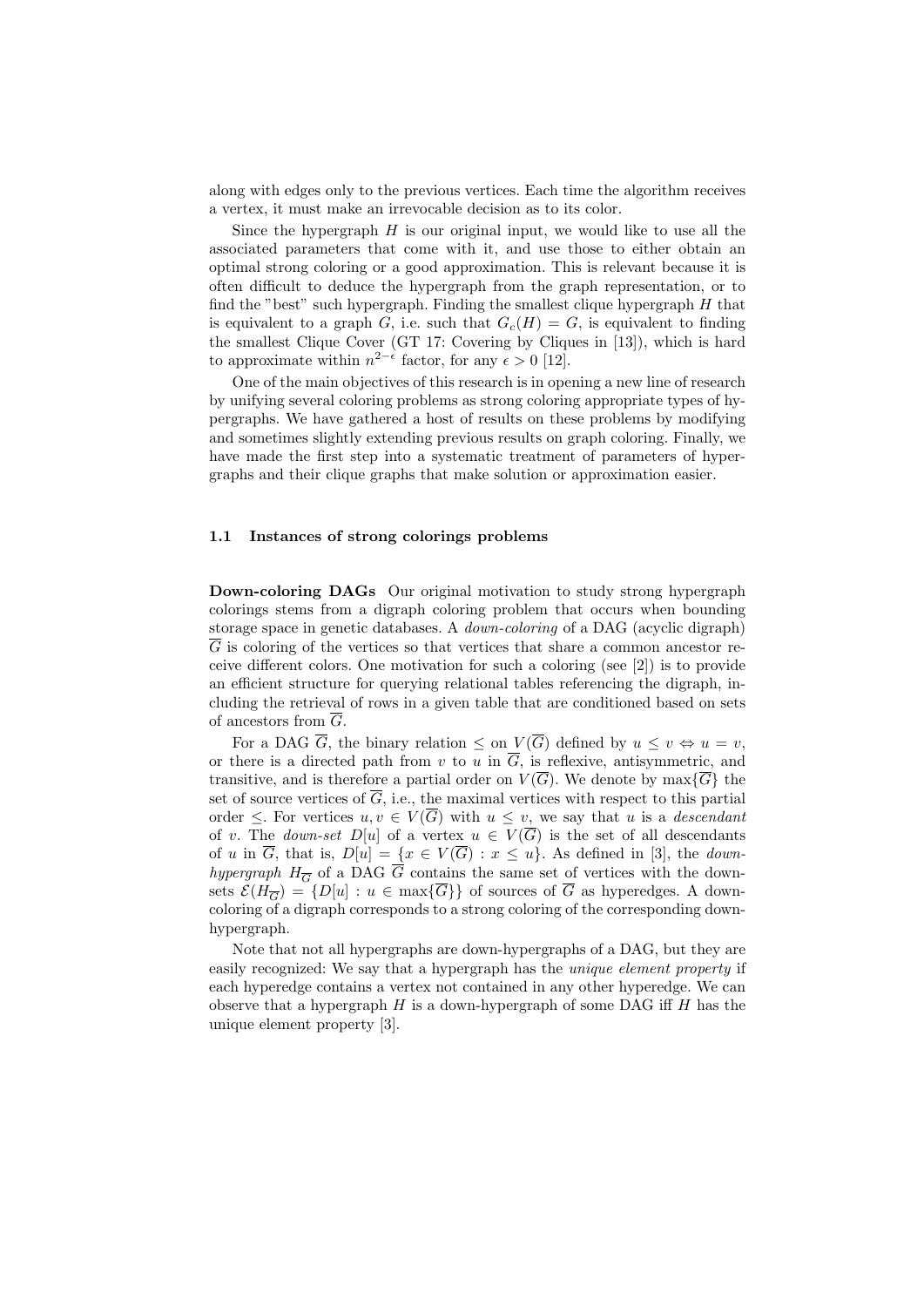Further properties between graphs, hypergraphs and the posets yielding them can be found in [30], where the corresponding clique graph associated with the poset is called an upper bound graph of the poset.

Distance-2 coloring graphs A *distance-2 coloring* of a graph is a vertex coloring where vertices at distance two or less must receive different colors. This problem has received attention for applications in frequency allocation [37, 26], where two stations must use a different frequency if they are both to be able to communicate with a common neighbor. Another application given in [29] relates to the partition of the columns of a matrix for parallel solution so that columns solved in the same iteration do not share a non-zero element in the same row.

The neighborhood hypergraph  $N_G$  of a graph  $G$  consists of the same vertex set with a hyperedge consisting of the closed neighborhood  $N[v] = \{u : u =$ v or  $\{u, v\} \in E(G)$  of each vertex  $v \in V(G)$ . A strong coloring of  $N_G$  is equivalent to a distance-2 coloring of G.

The distance-2 coloring problem is also equivalent to an ordinary coloring problem on the *square graph*  $G^2$  of the graph G. The k-th power  $G^k$  of a graph G is a graph on the same vertex set, with an edge between any pair of vertices of distance at most  $k$  in  $G$ . The square graph is indeed the clique graph of the neighborhood hypergraph. While it is easy to compute the power graph  $G^k$  from  $G$ , Motwani and Sudan [34] showed that it is NP-hard to compute the  $k$ -th root G of a graph  $G^k$ , for any  $k \geq 2$ . On the other hand, it is not hard to deduce the original graph when given its neighborhood hypergraph.

McCormick [29] was the first to show that the problem of coloring the power of a graph is NP-complete, for any fixed power. He gave a greedy algorithm with a  $O(\sqrt{n})$ -approximation for squares of general graphs, which was matched by the NP-hardness of an  $\Omega(n^{1/2-\epsilon})$ -approximation, for any  $\epsilon > 0$  [4]. Several recent papers have studied distance-2 coloring planar graphs [26, 5], for which the current best upper bound is  $1.66\Delta(G) + O(1)$  colors due to Molloy and Salavatipour [33].

#### 1.2 Related coloring results

The best current upper bound for approximating ordinary graph coloring is  $O(n(\lg \lg n/\lg n)^3)$  [15], while it is hard to approximate within  $n^{1-\epsilon}$  factor, for any  $\epsilon > 0$  [7]. For a survey on graph coloring approximations, see [36].

The weak hypergraph coloring problem is an alternative generalization of the graph coloring problem, where the vertices are to be colored so that no hyperedge is monochromatic. Several results are known about such approximations, including a  $\Omega(n^{1-\epsilon})$  hardness [25].

Each color class in a strong coloring is called a strong independent set (strong stable set). The  $k$ -set packing problem is equivalent to the strong independent set problem in degree- $k$  hypergraphs, by looking at the dual graph. This is NPhard to approximate within factor  $O(k/\lg k)$  [20]. This suggests, but does not guarantee, that coloring degree- $k$  hypergraphs is hard to do within an asymptotic factor much smaller than k.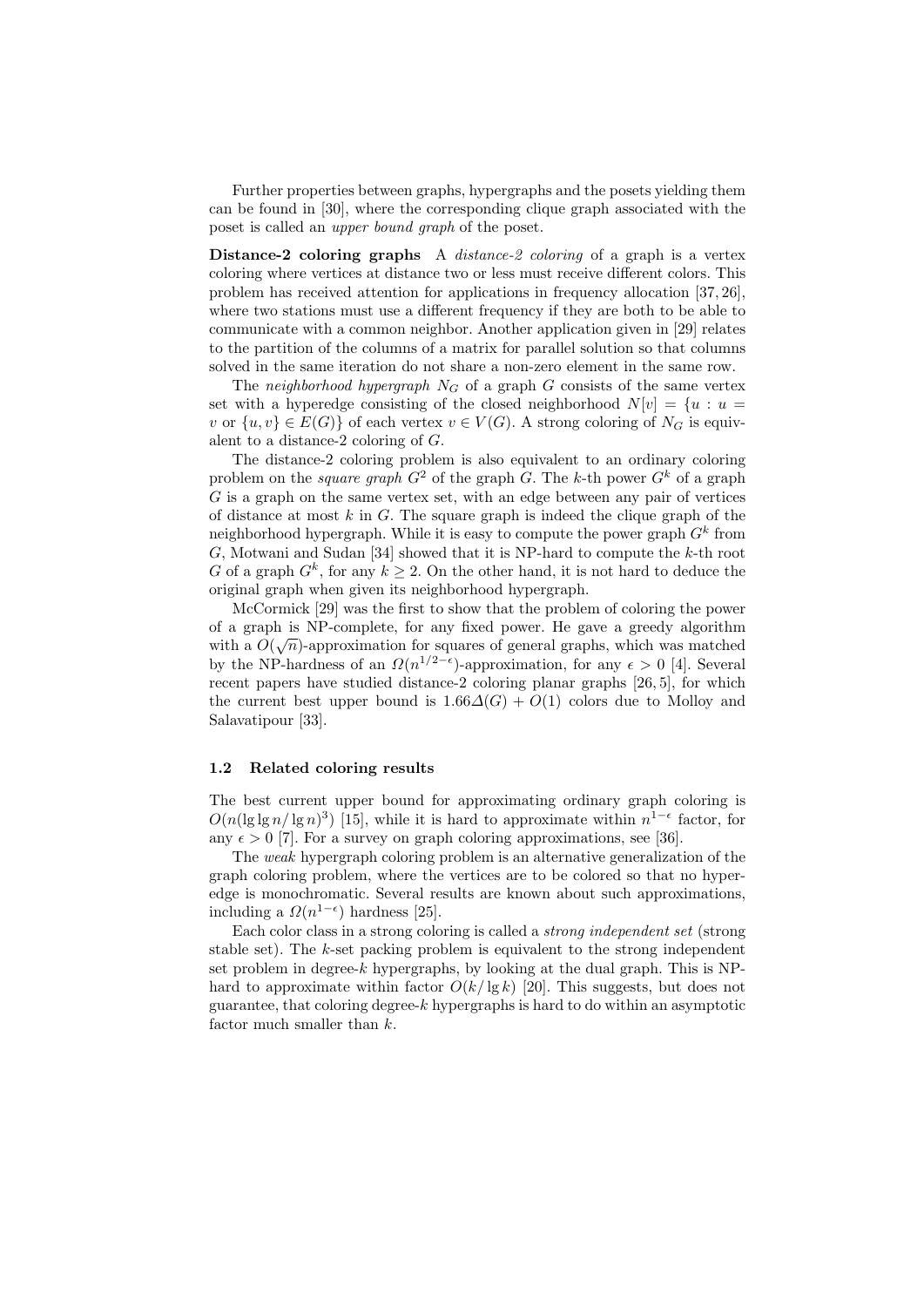Strong coloring a hypergraph  $H$  is also equivalent to *edge coloring* the dual hypergraph  $H^*$ . Kahn [23] showed that  $\chi'(H) \leq \Delta + o(\Delta)$ , if no two hyperedges share many vertices. Further improvements were obtained by Molloy and Reed [32].

#### 1.3 Overview of paper

In the following section, we introduce the general version of the problem, which involves multicolorings, where a set of colors is to be assigned to each vertex. This follows naturally from some preprocessing of the hypergraph instance. In Section 3, we consider several parameters of graphs and hypergraphs and analyze their effect on approximability. In Section 4, we give bounds for online and offline strong coloring algorithms on general graphs. Finally, in Section 5, we present the technically most involved part of the paper, with a polynomial time coloring algorithm for the class of k-composite graphs.

### 2 Hypergraph contractions and multicolorings

To describe the strong coloring problem in its full generality, we must introduce multicolorings.

**Multicoloring** For a simple graph G let  $\nu : V(G) \to \mathbb{N}$  be a natural weight. By a multicoloring of  $(G, \nu)$ , we mean an assignment  $\tilde{c}: V(G) \to \mathbb{P}(\mathbb{N})$  to the power set of N, such that (i)  $|\tilde{c}(u)| = \nu(u)$  for each  $u \in V(G)$ , and (ii)  $\{u, v\} \in E(G) \Rightarrow$  $\tilde{c}(u) \cap \tilde{c}(v) = \emptyset$ . The corresponding multichromatic number  $\tilde{\chi}(G, \nu)$  is then the smallest k which allows a legitimate multicoloring  $\tilde{c}: V(G) \to \mathbb{P}(\{1, \ldots, k\}).$ 

In general, we may thus be given a *weighted hypergraph*, for which we seek a strong multicoloring. This corresponds to a multicoloring of the clique graph, whose weight function is identical to its corresponding hypergraph.

Contractions One reason why it may be natural to generalize the problem to multicolorings is to handle certain contractions, or operations that simplify the instance. We consider particularly contractions that involve vertices with identical neighborhoods.

A hypermodule is a set S of vertices that appear identical to vertices outside  $S$ . i.e., for  $u \in V \setminus S$  and  $v, w \in S$ , then  $\{u, v\} \in E(G_c(H))$  iff  $\{u, w\} \in E(G_c(H))$ . A *contraction* takes a weighted hypergraph  $(H, \nu)$  and a hypermodule S and produces a smaller reduced hypergraph  $(H', \nu')$  where S has been replaced by a single vertex of weight  $\chi(G_c(H[S]), \nu)$ . One now can show that  $\chi_s(H, \nu)$  =  $\chi_s(\tilde{H'},\nu').$ 

Furthermore, degrees in the reduced hypergraph are no greater than before: for any vertex v we have  $d_{H'}(v) \leq d_H(v)$ . Thus, any result for approximation or time complexity involving degrees, number of vertices, or number of edges, carries over for the reduced hypergraph.

We may want to limit the kind of contractions that we seek. In particular, within our context, it is natural to search for *clique contractions*, where the clique graph  $G_c(H[S])$  induced by S is a clique. In this case, degrees remain unchanged.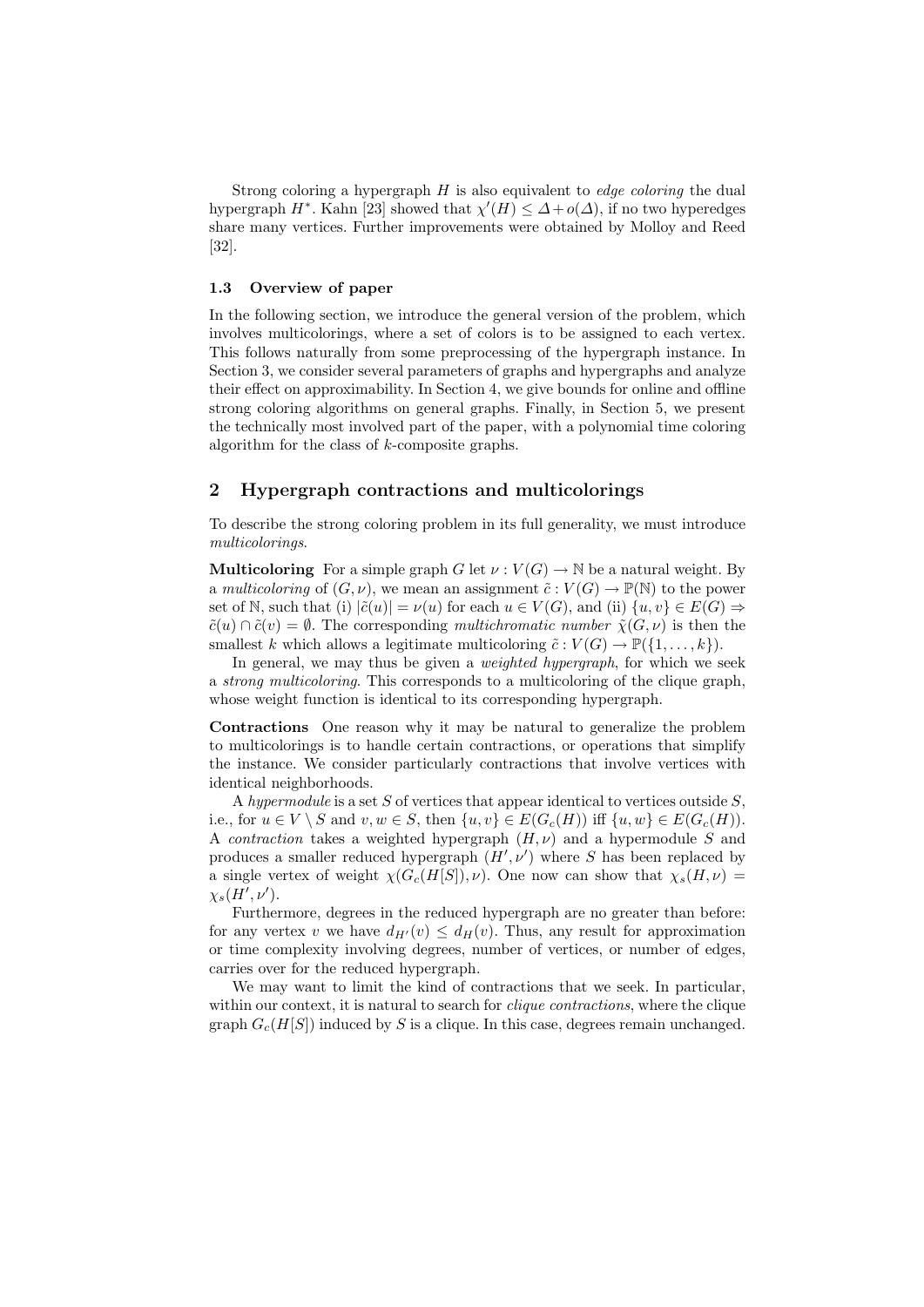Note that a set of vertices that are contained in exactly the same hyperedges of H is a hypermodule that induces a clique in  $G_c(H)$ . By viewing each such hypermodule  $S$  of  $H$  as a single vertex  $u_S$ , and connecting two such vertices if, and only if, they are both contained in a common hyperedge of  $H$ , we obtain the reduced graph  $G_r(H)$ . This reduced graph  $G_r(H)$  further has a natural weight  $\nu: V(G_r(H)) \to \mathbb{N}$  given by  $\nu(u_s) = |S|$ . Hence, H yields a corresponding weighted reduced graph  $(G_r(H), |\cdot|)$ , something we will use in Section 5.

Hypergraph contraction preserves both chordality and perfectness. A polynomial time algorithm for multicoloring perfect graphs was given by Grötschel, Lovász, and Schrijver [8], under the problem name of weighted coloring.

# 3 Parameters of graphs and hypergraphs

The largest cardinality of a hyperedge of H will be denoted by  $\sigma(H)$  and the largest cardinality of a hypermodule corresponding to a vertex of  $G_r(H)$  will be denoted by  $\mu(H)$ . Clearly we have  $\mu(H) \leq \sigma(H)$ .

**Maximum degree** For a vertex  $u \in V(H)$  of a hypergraph H, its *degree*  $d_H(u)$ is the number of hyperedges that contain the vertex  $u$ . Note that the degree of  $u$ is usually much smaller than the number of neighbors of  $u$  (that is, the number of vertices contained in a common hyperedge with  $u$ .) The minimum (maximum) degree of a vertex in H is denoted by  $\delta(H)$  ( $\Delta(H)$ ).

Hypergraphs of degree at most  $t$  have the property that their clique graphs are  $(t+1)$ -claw free, i.e. contain no induced star on  $(t+2)$ -vertices. This ensures that almost any coloring obtains a ratio of at most  $t$ , even online.

Call an online coloring algorithm frugal if it does not introduce a new color unless it is forced to do so, i.e. if the corresponding vertex is already adjacent to vertices of all other colors. The First-Fit algorithm is clearly frugal. An offline algorithm is frugal if each vertex assigned a color  $i$  is adjacent to vertices of each color  $1, \ldots, i-1$ .

**Lemma 1.** Any frugal coloring algorithm is at most  $\Delta(H)$ -competitive for the clique graph of a hypergraph H.

Clique graphs of degree-2 hypergraphs contain the class of line graphs, and thus strong coloring such hypergraphs subsumes the edge coloring problem of multigraphs. This is hard to approximate within an absolute ratio of less than 4/3, but can be done using at most  $1.1\chi'(G) + 0.7$  colors [35], where  $\chi'$  is the edge chromatic number.

We can obtain an incomparable bound in terms of the maximum degree of the clique graph, by extending an approach of [14] to multicolorings.

**Theorem 1.** Multicoloring can be approximated within  $[(\Delta(G) + 1)/3]$ .

This uses the following specialization of a lemma of Lovász  $[27]$ . It can be implemented in linear time [14] by first assigning the vertices greedily in order to the color class to which they have the fewest neighbors, followed by local improvement steps that move a vertex to a class with fewer neighbors.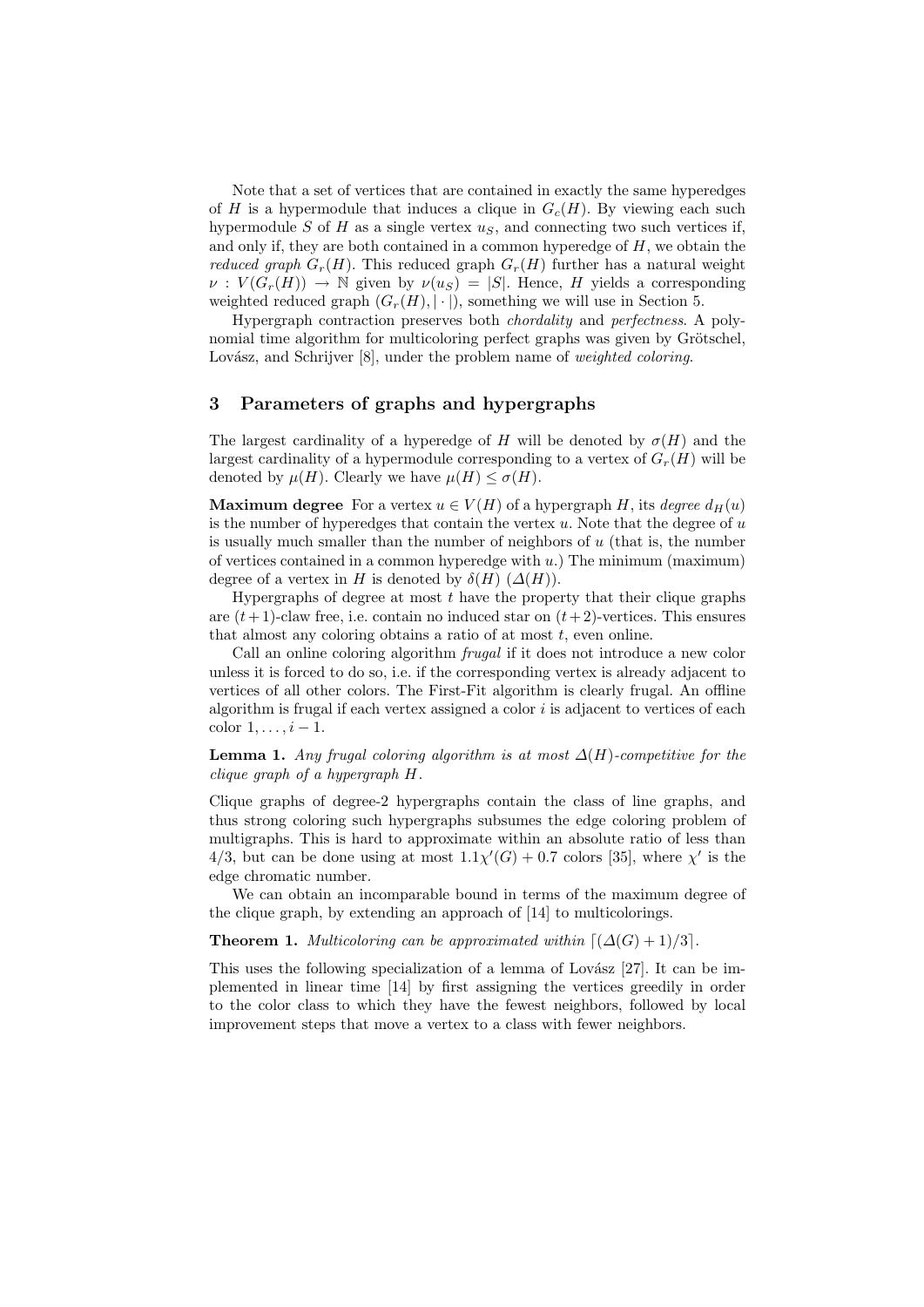**Lemma 2.** Let G be a graph and let  $t = \lfloor (\Delta + 2)/3 \rfloor$ . There is a partition of  $V(G)$  into sets  $V_1,\ldots,V_t$  such that the graph  $G[V_i]$  induced by each  $V_i$  is of maximum degree at most 2.

Given the graphs of maximum degree 2 promised by the lemma, we can color each of them optimally in linear time. (Details omitted.) Thus, we obtain a t-approximation to the multicoloring problem.

For unweighted graphs, a better approximation bound of  $[(\Delta+1)/4]$  can be obtained [14], by using that graphs of maximum degree 3 can be colored optimally by way of Brooks theorem. It, however, does not apply for multicolorings.

Inductiveness By the *inductiveness* (or the *degeneracy*) of H, denoted by ind(H), we mean the parameter defined by  $\text{ind}(H) = \max_{S \subset V(H)} \{ \delta(H[S]) \}.$ Here,  $H[S]$ , for a vertex subset S denotes the subhypergraph of H induced by S, or the hypergraph with edge set  $\mathcal{E}(H[S]) = \{X \cap S : X \in \mathcal{E}(H) \text{ and } |X \cap S| \geq 2\}.$ Recall that the inductiveness naturally relates to a greedy coloring of a graph G that uses at most  $\text{ind}(G) + 1$  colors (see [5]). The degree of a vertex v in  $G_c(H)$  is at most  $(\sigma(H)-1)$  times its degree in H. Thus, the observation of [3] that  $\text{ind}(G_c(H)) \leq \text{ind}(H)(\sigma(H)-1)$ . Hence, we have an  $\text{ind}(H)$ -factor approximation by the greedy algorithm. For ordinary graphs, we can obtain a simple contraction in the approximation by a factor of nearly 2. We observe here that this holds also for multicolorings. The following observation is from [16].

**Theorem 2.** Suppose we are given a graph  $G$  with vertex weights w and a  $C$ coloring of  $G$  (i.e., a partition of the vertex set into independent sets). Then we can approximate the multichromatic number within a factor of  $\lceil C/2 \rceil$ .

**Corollary 1.** Multicoloring can be approximated within  $\lceil (\text{ind}(G) + 1)/2 \rceil$ .

The inductiveness measure is useful for bounding the performance of online algorithms. Irani [21] showed that the First-Fit coloring algorithm uses at most  $O(\text{ind}(G) \lg n)$  to color an *n*-vertex graph G.

**Corollary 2.** The First-Fit coloring algorithm is  $O(\text{ind}(H) \lg n)$ -competitive for coloring the clique graph of a hypergraph H.

Composition width First we define a modular decomposition [22], which is also called substitution decomposition as in [31], and has been studied widely, since it is by many considered one of three most important hierarchical graph decomposition, the others being tree decomposition [38] and the graph decomposition upon which clique-width is defined [11].

**Definition 1.** Let G be a graph with  $V(G) = \{u_1, \ldots, u_k\}$  If  $G_1, \ldots, G_k$  are graphs, then let  $G' = G\langle G_1, \ldots, G_k \rangle$  denote the graph obtained by replacing each vertex  $u_i$  in G by the graph  $G_i$ , and connect each vertex in  $G_i$  to each vertex in  $G_j$  if, and only if,  $u_i$  and  $u_j$  are connected in  $G'$ . In this case we say that  $G$ is a modular decomposition of  $G_1, \ldots, G_k$ . The induced subgraphs  $G_i$  of  $G'$  are called modules of  $G'$ .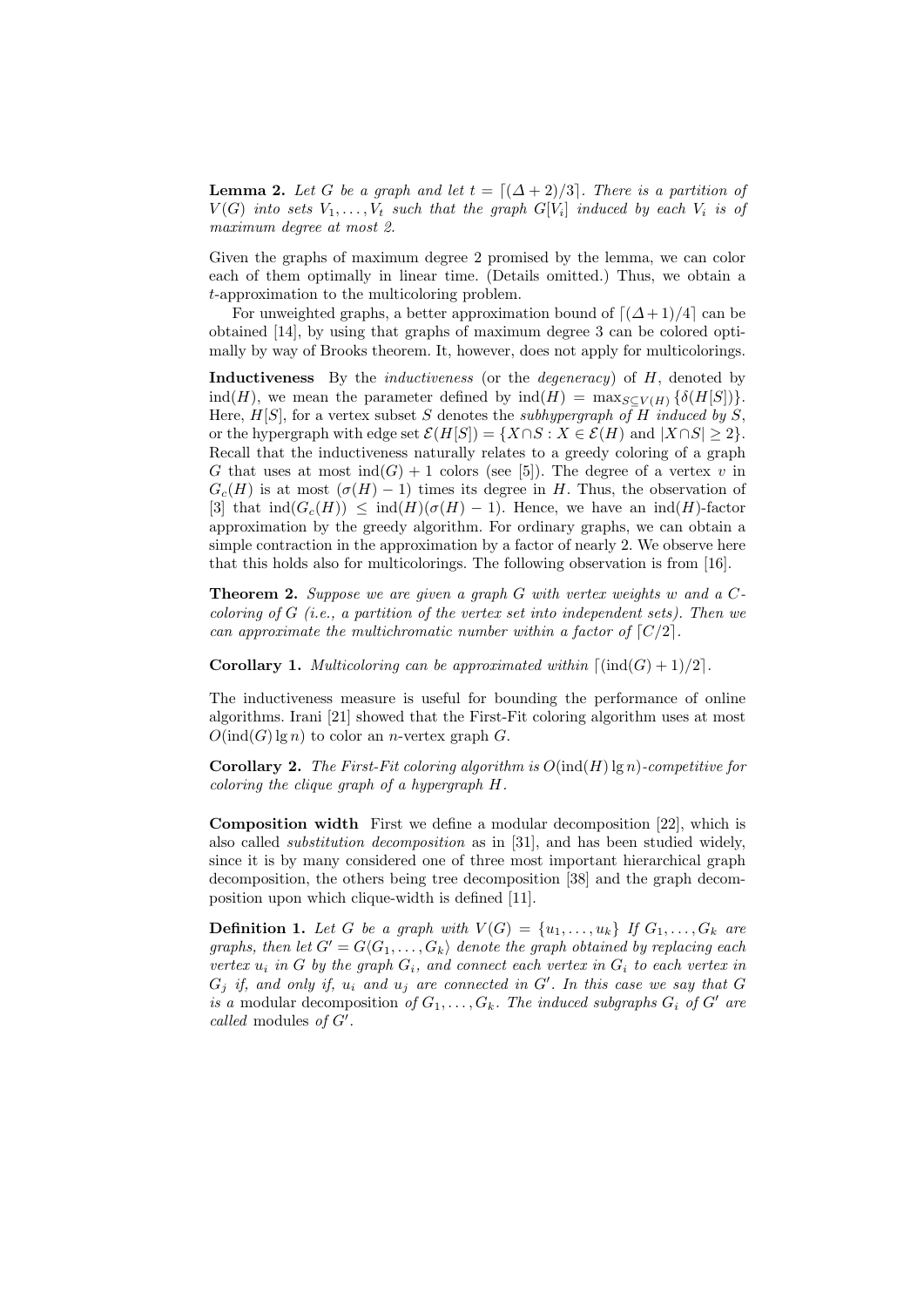**Definition 2.** We call a graph  $G'$  k-composite if it is a null graph, or recursively, if there is a graph G on  $\ell \leq k$  vertices and k-composite graphs  $G_1, \ldots, G_\ell$ , such that  $G' = G\langle G_1, \ldots, G_\ell\rangle$ . The composition-width of G', denoted cow(G'), is the least  $k$  for which  $G'$  is  $k$ -composite.

Remarks: (i) Every null graph is 1-composite and every clique is 2-composite. (ii) If G is k-composite, then G is k'-composite for each  $k' \geq k$ . (iii) Every graph on  $n$  vertices is  $n$ -composite.

**Clique-width** By a *labeled* graph G we mean a graph G provided with a labeling function  $\iota: V(G) \to \mathbb{N}$ . Consider the following four graph operations, introduced in  $[11]$ : (i) Create a new vertex u with a label i. (ii) Form the disjoint union of labeled graphs  $G_1$  and  $G_2$ , denoted by  $G_1 \oplus G_2$ . (iii) Connect all *i*-labeled vertices with all the j-labeled vertices, where  $i \neq j$  (iv) Relabel all vertices labeled i with the label j, where  $i \neq j$ . The *clique-width* of a graph G, denoted by  $cw(G)$  is the least number of labels needed so that G can be constructed by the above four graph operations.

**Observation 3** For a graph G we have  $\text{cw}(G) \leq \text{cw}(G)$ . If further  $\text{cw}(G) \in$  ${1, 2}$  then we have  $cw(G) = cow(G)$ .

Clique-width was first defined and studied in [11] and it generalizes the notion of treewidth, introduced in [38], that is, a graph of bounded treewidth is necessarily also of bounded clique-width [10], but not conversely since a clique of arbitrary size has clique-width of two, while its treewidth is the number of vertices in the clique.

Problems definable in a certain variations of Monadic Second Order Logic, including maximum independent set, are solvable in polynomial time for graphs of bounded clique-width [9]. However, graph coloring has been shown to be not one of those (see [9]). Still, it has been shown that for a fixed  $k \in \mathbb{N}$ , the chromatic number of a graph  $G$  of clique-width of at most  $k$ , can be determined in time  $O(2^{3k+1}k^2n^{2^{2k+1}+1})$  [24]. This however depends on that the expression that forms the graph using the four operations above is given.

# 4 Approximations for down-colorings

In this section we give bounds on the approximability of strong coloring general hypergraphs. The  $O(\sqrt{m})$ -approximation of strong independent sets of [18] leads to an equivalent approximation of strong coloring. However, we here obtain a bound on the inductiveness in terms of an arbitrary number  $m$  of edges, and obtain an approximation in terms of  $\sigma(H)$ , the largest hyperedge size.

**Theorem 4.** For a hypergraph H with m edges,  $ind(G_c(H)) \leq \sqrt{2}$  $\overline{m}\sigma(H).$ 

*Proof.* Let  $k =$  $\overline{m}$ . Let S be a vertex subset inducing a subgraph of  $G_c(H)$ of minimum degree ind( $G<sub>c</sub>(H)$ ). Let H[S] be the subgraph of H induced by S, and let  $m<sub>S</sub>$  be the number of hyperedges in it. If there is a vertex of degree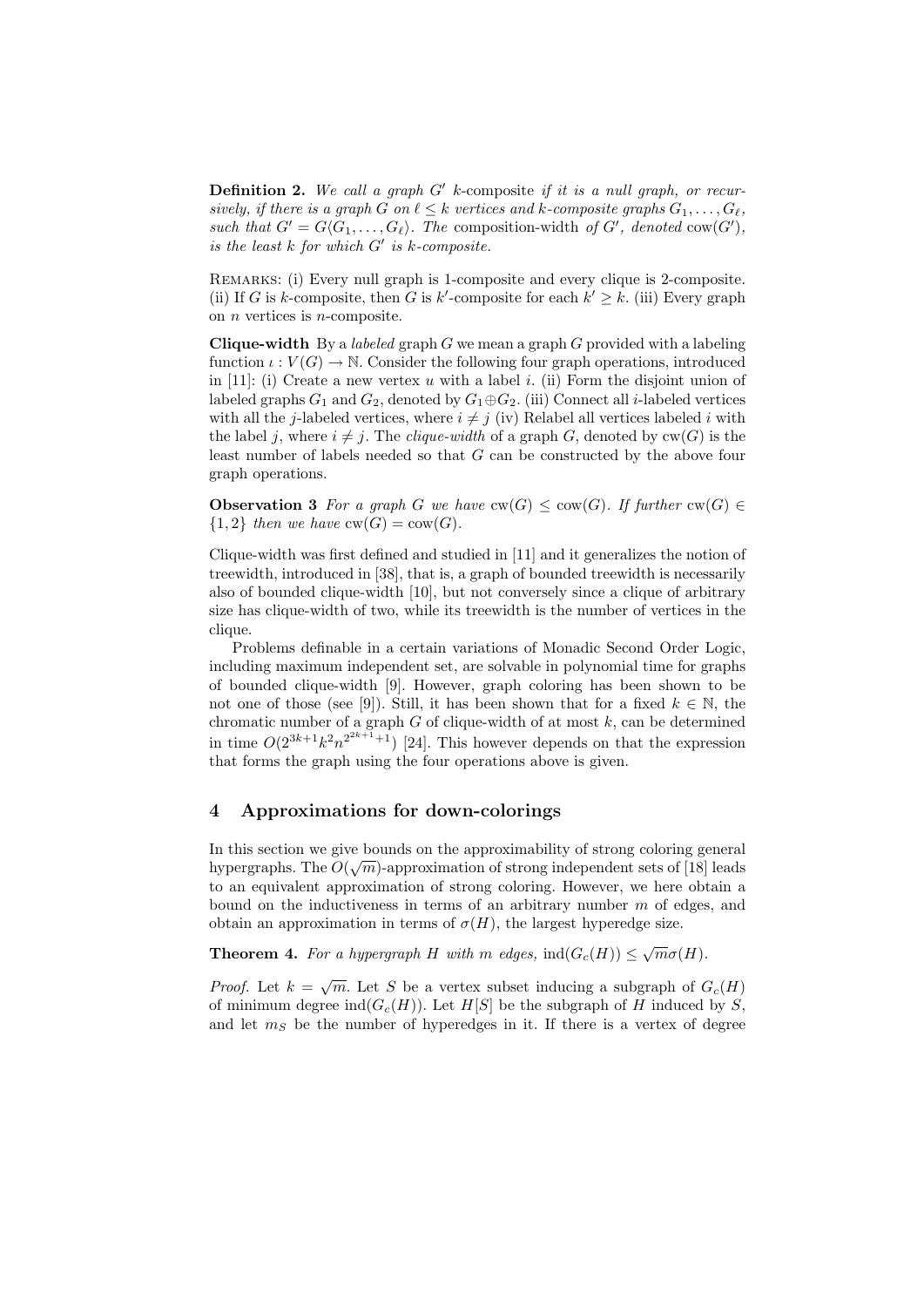at most k in H[S], then its degree in  $G_c(H[S])$  (which is at least ind( $G_c(H)$ ) is at most  $k\sigma(H)$ , in which case the theorem follows. Otherwise, each vertex is of degree at least  $k$  and the number of edge-vertex incidences is at least  $k|S|$ . It follows that the average edge size in  $H[S]$  is at least  $k|S|/m_S$ , and thus  $\sigma(H) \ge k|S|/m_S \ge k|S|/m = |S|/k.$ 

Now, since the inductiveness of  $G_c(H)$  is equal to the minimum degree of  $G_c(H[S])$  which has at most |S| vertices, we have that  $\text{ind}(G_c(H[S])) \leq |S|-1$  $\sigma(H) \cdot k$  and the theorem follows.

Corollary 3. There is a greedy algorithm that approximates the strong coloring **Corollary 3.** There is a greedy algorithm that approximates the strong coloring of hypergraphs within a factor of  $\sqrt{m}$ . This yields a  $\sqrt{M}$  approximation for the down-coloring of DAGs, where  $M = \max{\{\overline{G}\}\}\$ is the number of source vertices  $in \overline{G}$ .

Observe that we bounded the number of colors used by the algorithm in terms of the maximum edge size  $\sigma(H)$ . Thus, we have shown that the strong chromatic number of a hypergraph  $H$  differs from  $\sigma(H)$  by a factor of at most  $\sqrt{|\mathcal{E}(H)|} =$  $\sqrt{m}$ . In terms of down-graphs and hypergraphs, we obtain the following bound.

Corollary 4. 
$$
\chi(G_c(H_{\overline{G}})) = \chi_s(H_{\overline{G}}) \le \sqrt{|\max{\overline{G}}|} \cdot \sigma(H_{\overline{G}}) \le \sqrt{n} \cdot \sigma(H_{\overline{G}}).
$$

Compare the above corollary with [3, Obs. 2, p. 306], which shows that the bounds given can be obtained.

#### 4.1 Approximation hardness

We now give a reduction from the ordinary coloring problem that shows that the approximation of the greedy algorithm is close to best possible. The  $\Omega(n^{1/2-\epsilon})$ hardness result for distance-2 coloring of [4] already yields the same hardness for strong coloring hypergraphs with  $n$  vertices and  $n$  edges. We show here similar result for down-hypergraphs and restricted types of DAGs.

Given a graph  $G_0$ , we construct a DAG  $\overline{G}$  of height two by letting  $V(\overline{G}) =$  $E(G_0) \cup V(G_0)$  and  $E(\overline{G}) = \{(e,v) : v \in e, v \in V(G_0), e \in E(G_0)\}.$  The digraph has a source vertex for each edge in  $G_0$ , a leaf vertex for each node in  $G_0$ , and an edge from a source to a leaf if the leaf corresponds to a vertex incident on the edge corresponding to the source vertex.

Let  $H = H_{\overline{G}}$  be the corresponding down-hypergraph. Note that the subhypergraph  $H[V(G_0)]$  induced by the leaves is a graph and is exactly the graph  $G_0$ . The source nodes of H induce an independent set. Thus,  $\chi(G_0) \leq \chi_s(H) \leq$  $\chi(G_0) + 1$ . In fact,  $\chi_s(H) = \chi(G_0)$  if  $\chi(G_0) \geq 3$ . By the results of Feige and Kilian [7], the chromatic number problem cannot be approximated within a factor of  $|V(G)|^{1-\epsilon}$ , for any  $\epsilon > 0$ , unless NP  $\subseteq$  ZPP, i.e. unless there exist polynomial-time randomized algorithms for NP-hard problems. Here, we have  $|V(G_0)| = \Omega(\sqrt{|V(H)|})$  and hence the following.

Theorem 5. It is hard to approximate the down-coloring of DAGs within a factor of  $n^{1/2-\epsilon}$ , for any  $\epsilon > 0$ . This holds even for digraphs of height two.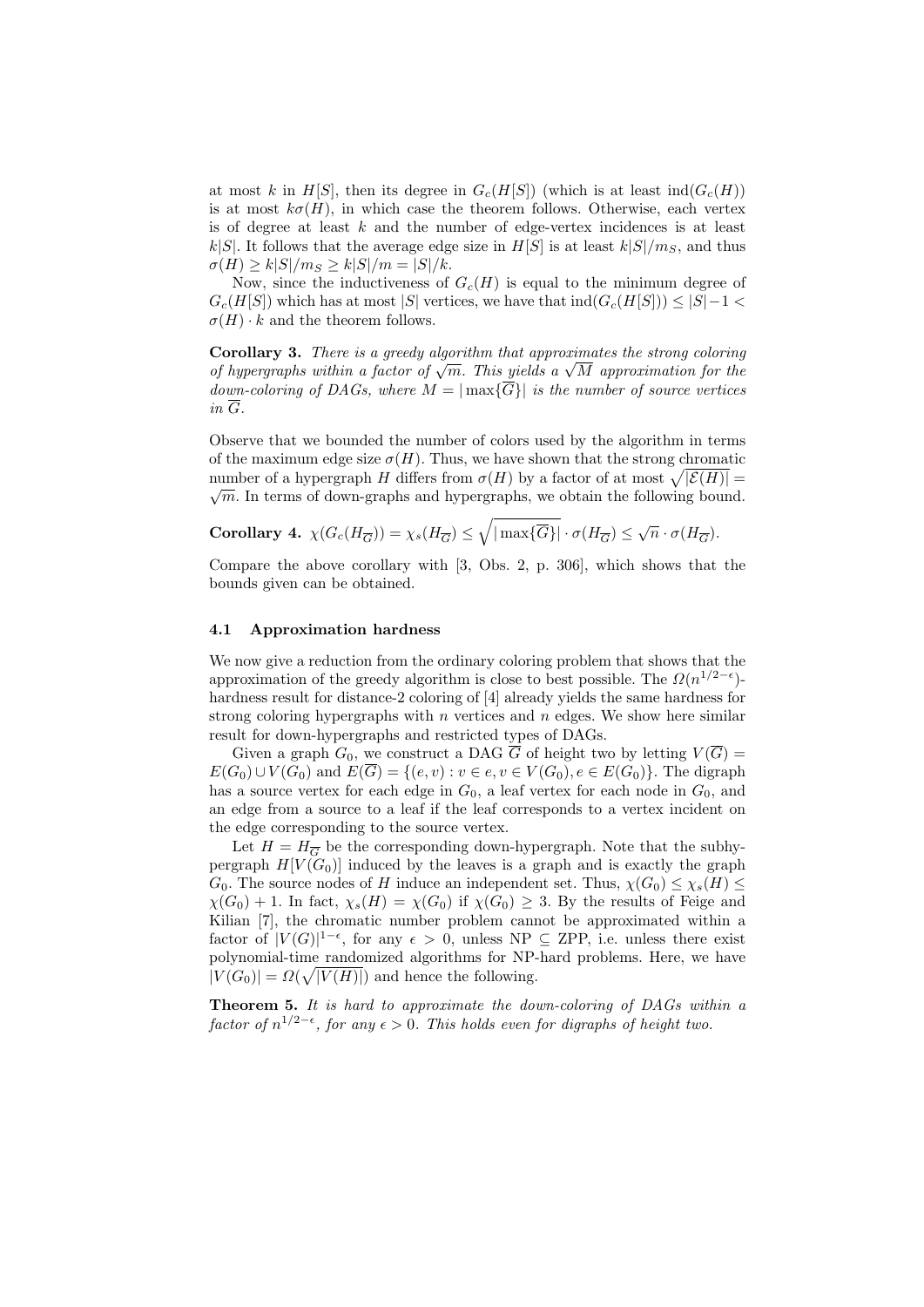We may now ask if it is possible to give a better approximation for important special cases of the down-coloring problem. In particular, digraphs arising from pedigrees (i.e. records of ancestry for people) have some special properties; in particular, each vertex has in-degree at most 2, and normally a fairly small out-degree. We can show that even in this case, we cannot do better. (Proof omitted.)

Theorem 6. It is hard to approximate the down-coloring of DAGs within a factor of  $n^{1/2-\epsilon}$ , for any  $\epsilon > 0$ , even when restricted to DAGs of in-degree and out-degree two.

### 4.2 Online coloring

In the standard online graph coloring problem, the graph is presented one vertex at a time along with edges only to the previous vertices. Each time the algorithm receives a vertex, it must make an irrevocable decision as to its color [19, 17].

The hypergraph model might lead to a different model, e.g. where all the vertices contained in edges incident on previous vertices are given. It can be inferred from the arguments below that this does not produce a great advantage.

Applying the result of Irani cited earlier, we obtain the following upper bound for online coloring.

Corollary 5. First-Fit is  $O(n)$  $\overline{m} \lg n$ )-competitive for the clique graph of a hypergraph H with m edges and n vertices. More generally, it is  $O(\sqrt{m}\lg n)$ . competitive for graphs that can be covered with m cliques.

In the case of distance-2 coloring, one can argue a better bound. Namely, let G be the underlying graph and  $H_G$  be its neighborhood hypergraph. Then,  $\Delta(H) = \Delta(G) + 1$  and  $\sigma(H) = \Delta(G)$ . Thus, the competitive ratio of any any frugal online coloring algorithm is at most min $(\Delta(H), n/\sigma(H)) \leq \sqrt{n}$ .

**Proposition 1.** Any frugal online coloring algorithm is  $\sqrt{n}$ -competitive for the distance-2 coloring graphs.

On the hardness side, lower bounds for online graph coloring carry over for clique graphs, simply by viewing the graphs as hypergraphs. Halldórsson and Szegedy [19] showed that for any online algorithm, there is a  $\lg n$ -colorable graph on *n* vertices for which the algorithm uses  $\Omega(n/\lg n)$  colors. This holds also for randomized algorithms against an oblivious adversary. This was later extended to a known graph model, where a graph isomorphic to the (fixed) input graph is given in advance [17]. Thus, there is one particular graph that is hard for any online coloring algorithm. By padding this graphs with isolated vertices (or small cliques), we can have this hold for graphs of any density.

**Lemma 3.** For any n and m, there is a particular graph with n vertices and at most m cliques such that any online coloring algorithm is at least  $\Omega(\sqrt{m}/\lg^2 m)$ competitive.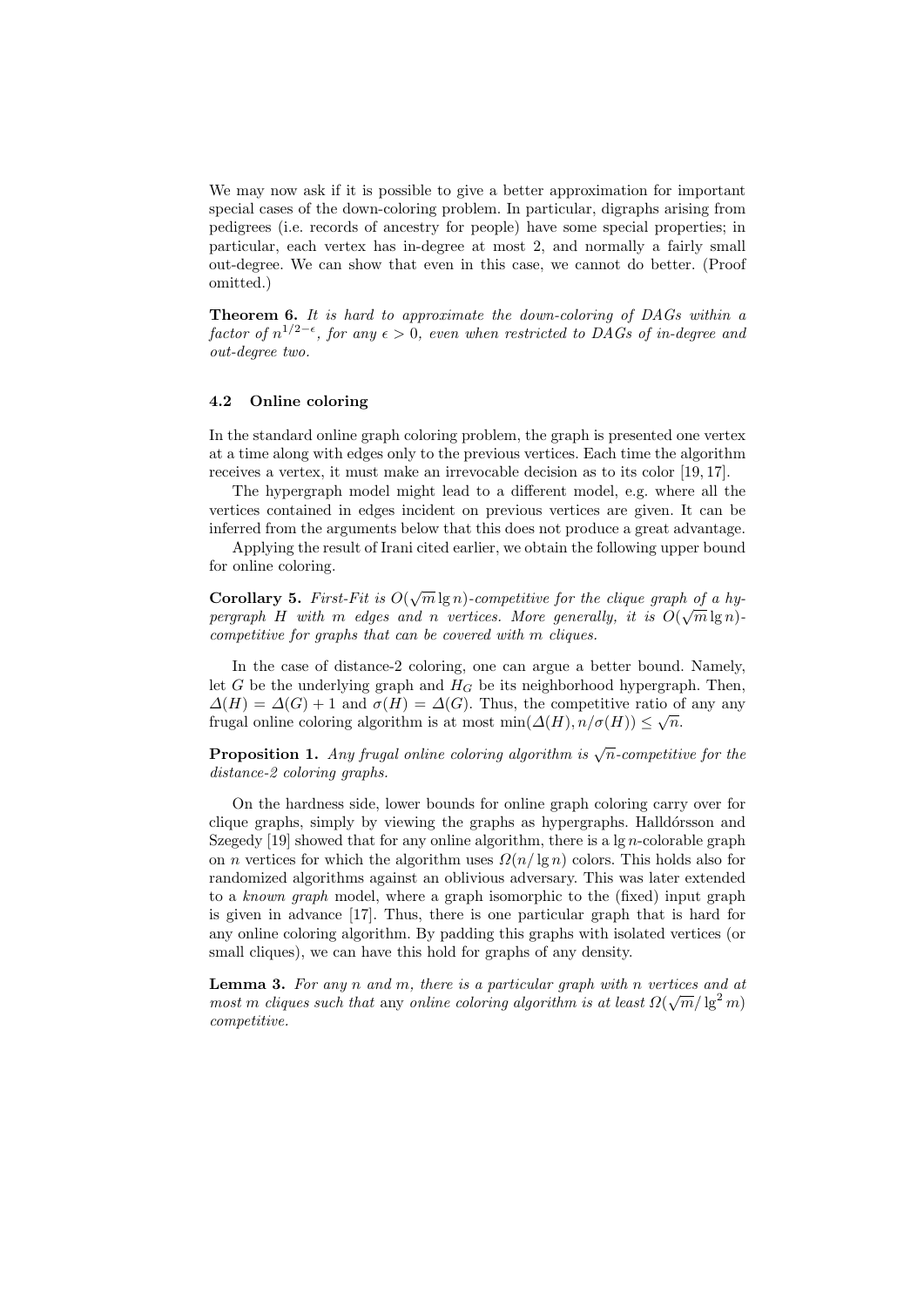### 5 Multicoloring, an algebraic approach

In this section we will consider an algebraic approach to determine the strong chromatic number of a given hypergraph by using integer programming. We then show how the same method can recursively yield an improved poly-time algorithm to obtain an optimal coloring for k-composite graphs.

**Observation 7** For a hypergraph H and its weighted reduced graph  $(G_r(H), \lvert \cdot \rvert)$ , we have  $\chi_s(H) = \tilde{\chi}(G_r(H), |\cdot|).$ 

Here we view a given hypergraph H as weighted graph  $(G_r(H), |\cdot|)$ , since by Observation 7 we have  $\chi_s(H) = \tilde{\chi}(G_r(H), |\cdot|)$ . Hence, we will here consider multicolorings of a weighted graph  $(G, \nu)$ , where  $\nu : V(G) \to \mathbb{N}$  is a natural weight.

Consider our weighted graph  $(G, \nu)$  where  $V(G) = \{u_1, \ldots, u_k\}$ . Let  $G' =$  $G\langle Q_1, \ldots, Q_k \rangle$  be the modular decomposition of the cliques  $Q_1, \ldots, Q_k$ , where each  $Q_i$  has  $\nu(u_i)$  vertices. Clearly we have that  $\tilde{\chi}(G, \nu) = \chi(G\langle Q_1, \ldots, Q_k \rangle),$ and so the computation of  $\tilde{\chi}(G,\nu)$  can be trivially reduced to the computation of the chromatic number of a graph  $G'$ . However, taking further into the account the structure of  $G\langle Q_1, \ldots, Q_k \rangle$ , we can shorten the computations considerably, especially when the  $\nu(u_i)$ 's are large compared to k. We proceed as follows:

For each proper (i.e. nonempty) independent set  $I \subseteq V(G)$  we form a variable  $x_I$ . We denote by  $\mathcal{I}(G)$  the set of all independent sets of G, and for each  $u \in V(G)$ we denote by  $\mathcal{I}(G; u) \subseteq \mathcal{I}(G)$  the set of all independent sets of G that contain the vertex u. For each  $u \in V(G)$  we form the following constraint

$$
\sum_{I \in \mathcal{I}(G;u)} x_I = \nu(u). \tag{1}
$$

Let us fix a listing of the elements of  $\mathcal{I}(G)$ : For an ordering  $V(G) = \{u_1, \ldots, u_k\},\$ note that each  $U = \{u_{i_1}, \ldots, u_{i_\ell}\}\$  yields a word  $U \mapsto \text{word}(U) = u_{i_1} \cdots u_{i_\ell}$ , and hence the sets of  $V(G)$  can be ordered lexicographically, viewing  $u_1, \ldots, u_k$  as an ordered alphabet. We now can list the elements of  $\mathbb{P}(V(G))$  degree lexicographically, or by  $\text{degree}$  in short, in the following way [1]:

$$
U_1 < U_2 \Leftrightarrow \begin{cases} |U_l| < |U_2| & \text{or} \\ |U_l| = |U_2| & \text{and word}(U_1) < \text{word}(U_2) \end{cases} \text{lexicographically.} \tag{2}
$$

With the deglex ordering (2), we can form the  $|\mathcal{I}(G)|$ -tuple x of the variables  $x_I$ , and the constraints from  $(1)$ , determined by the k vertices of G, can be written collectively as  $A(G) \cdot x = n$ , where  $n = (\nu(u_1), \ldots, \nu(u_k))$  and  $A(G)$  is a uniquely determined  $|\mathcal{I}(G)| \times k$  matrix with only 0 or 1 as entries. Note that the sum  $\Sigma$ of all the variables  $x_I$  can be given by the dot-product  $\Sigma = \mathbf{1} \cdot \mathbf{x}$ , where **1** is the  $|\mathcal{I}(G)|$ -tuple with 1 in each of its entry.

**Theorem 8.** For an integer weighted graph  $(G, \nu)$  the multichromatic number  $\tilde{\chi}(G,\nu)$  is given by the integer program

$$
\tilde{\chi}(G,\nu) = \min\{\mathbf{1} \cdot \mathbf{x} \; : \; A(G) \cdot \mathbf{x} = \mathbf{n}, \; \mathbf{x} \in (\mathbb{N} \cup \{0\})^{|\mathcal{I}(G)|}\},\tag{3}
$$

where  $A(G)$  is uniquely determined by (1) and (2), and  $\mathbf{n} = (\nu(u_1), \dots, \nu(u_k)).$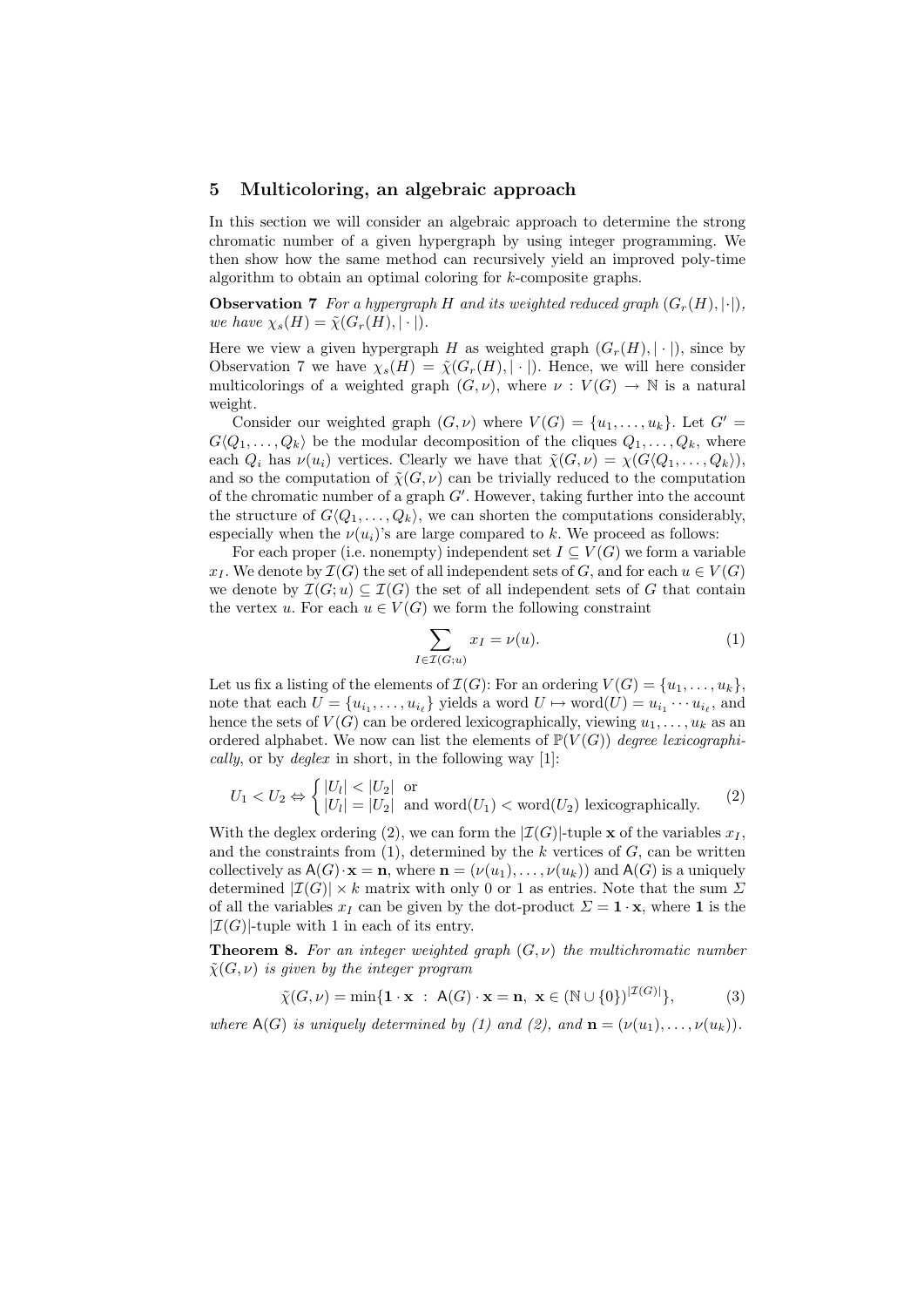It is well-known that the problem of solving an integer programming problem as (3) is NP-complete. However, considering the complexity in terms of  $n = \sum_{u \in V(G)} \nu(u)$  (which corresponds to the number of vertices in the original hypergraph  $H$ ) and assuming that  $k = |V(G)|$  is fixed and "small" compared to  $n<sub>i</sub>$  it is worthwhile to discuss complexity analysis.

**Lemma 4.** A connected graph G on k vertices has at most  $2^{k-1}$  proper independent sets.

By Lemma 4 the number of variables  $x_I$  in **x** is at most  $2^{k-1}$ . Note also that by our deglex ordering,  $A(G)$  is already in reduced row echelon form with its first  $k \times k$  submatrix being the  $k \times k$  identity matrix  $I_k$ . If  $N = \max_{u \in V(G)} \nu(u)$ , then clearly each optimal solution **x** must satisfy  $0 \leq x_I \leq N$  for each  $I \in \mathcal{I}(G)$ . Hence, we have at most  $2^{k-1} - k$  free variables  $x_I$  in **x**, namely those  $x_I$  with  $|I| \geq 2$ , each taking value in  $\{0, 1, ..., N\}$ . We now make some rudimentary computational observations, which are asymptotically tight for general  $G$ :

To check whether a set of i vertices is independent or not, we need  $\binom{i}{2}$  edgecomparisons. Hence,  $\mathcal{I}(G)$  can be obtained by at most  $\sum_{i=1}^{k} {k \choose i} {i \choose 2} = k(k -$ 1)2<sup>k-3</sup> comparisons. Having  $\mathcal{I}(G)$ , to determine  $\mathcal{I}(G;u)$  for each  $u \in V(G)$ we need at most  $k2^{k-1}$  operations. In all, determining the linear program (3) we need at most  $k(k-1)2^{k-3}+k^22^{k-1} < k^22^k$  operations. Further, for each given value of **x**, the expressions  $A(G) \cdot \mathbf{x}$  and  $\mathbf{1} \cdot \mathbf{x}$  can be evaluated in at most  $k2^{k-1} + 2^{k-1} < k2^k$  steps. Hence, we have the following.

**Observation 9** For a connected integer weighted graph  $(G, \nu)$  with  $|V(G)| = k$ and  $N = \max_{u \in V(G)} \nu(u)$ , an optimal  $\tilde{\chi}(G, \nu)$ -multicoloring can be obtained by  $k2^{k}(k+(N+1)^{2^{k-1}-k})$  operations, or in  $O(k2^{k}(N+1)^{2^{k-1}-k})$  time for k fixed.

With the notation from previous Section 2 we therefore have the following for a hypergraph.

**Corollary 6.** For a hypergraph H with its reduced graph  $G_r(H)$  on k vertices, the complexity of obtaining an optimal strong  $\chi_s(H)$ -coloring is given by  $O(k2^k(\mu(H)+1)^{2^{k-1}-k}).$ 

Note that our complexities are polynomial expressions, only because we assume k to be fixed here.

We conclude this section by considering the complexity of obtaining an optimal coloring of a  $k$ -composite graph by using the integer program  $(3)$  recursively. The following is clear.

**Proposition 2.** Let  $k \in \mathbb{N}$  be given. The chromatic number  $\chi(G')$  of a kcomposite graph  $G' = G\langle G_1, \ldots, G_\ell \rangle$  where  $\ell \leq k$ , is given by  $\chi(G') = \tilde{\chi}(G, \nu)$ , where the integer weight  $\nu : V(G) \to \mathbb{N}$  is given by  $\nu(u_i) = \chi(G_i)$  for each  $i \in \{1,\ldots,\ell\}.$ 

By Observation 9 we can obtain a  $\chi(G)$ -coloring by at most  $k2^k(k + (N +$  $1)^{2^{k-1}-k}$ ) operations, or in  $O(k2^k(N+1)^{2^{k-1}-k})$  time, where  $N = \max_i \chi(G_i)$ ,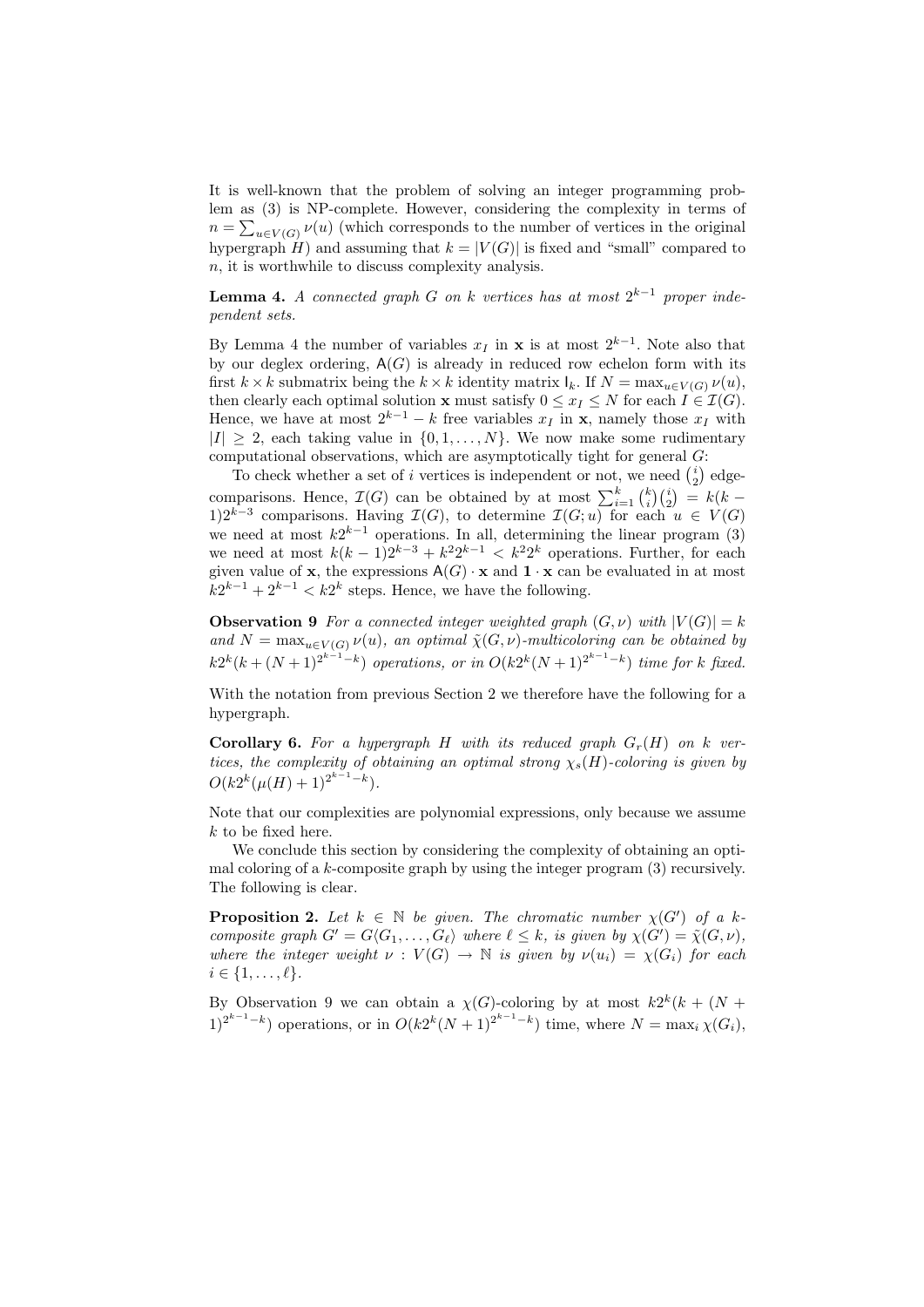provided that we have an optimal coloring for each of the  $G_i$ 's. If that is not the case however, we proceed recursively, but with more care, since we need at this point to keep track of the actual upper bound of arithmetic operations when applying the recursion. For a rooted tree  $(T, r)$  let  $T_u$  be the subtree rooted at  $u \in V(T)$ .

**Lemma 5.** Let  $(T, r)$  be a rooted tree with n leaves, where each internal node has at least two children. If  $f : \mathbb{N} \to \mathbb{R}$  is positive and non-decreasing, then

$$
\sum_{u \in V(T)} f(|V(T_u)|) \le S_f(n) := (n-1)f(1) + \sum_{i=1}^n f(i).
$$

REMARK: The bound of  $S_f(n)$  from Lemma 5 is tight: Consider the degenerate binary tree T on  $2n-1$  vertices and n leaves, where each internal vertex has a leaf as a left child. In this case we have for any f that  $\sum_{u \in V(T)} f(|V(T_u)|) =$  $(n-1)f(1) + \sum_{i=1}^{n} f(i) = S_f(n).$ 

An upper bound of the number of arithmetic operations need to obtain an optimal  $\chi(G')$ -coloring of a k-composite graph  $G'$ , can now be obtained from the weighted rooted module tree  $(T_{G'} , | \cdot |)$  of  $G'$  by  $\sum_{u \in V(T_{G'})} f(w(u_{G''})),$  where each vertex  $u_{G''}$  corresponds to an induced subgraph (strong module)  $G''$  of  $G'$ , and  $w(u_{G''}) = |V(G'')|$ , and the function f from Observation 9 is  $f(n) =$  $k2^{k}(k + (n+1)^{2^{k-1}-k})$ , since  $N = \max_{1 \leq i \leq k} \chi(G_i) \leq \sum_{i=1}^{k} |V(G_i)| = n$ .

Theorem 10. Provided the modular decompositions defining the k-composite connected graph G on n vertices are given, the number of arithmetic operations needed to obtain an optimal  $\chi(G)$ -coloring is  $k2^{2^{k-1}+1}n+4k(n+2)^{2^{k-1}-k+1}$  and hence can be obtained in  $O(kn^{2^{k-1}-k+1})$  time, for k fixed.

As mention above, the chromatic number of a connected graph  $G$  on  $n$  vertices of clique-width at most k, can be computed in  $O(2^{3k+1}n^{2^{2k+1}+1})$  time [24], provided that the corresponding  $k$ -expression for  $G$  is given. By Observation 3 that also holds for k-composite graphs as well. However, the bound given in Theorem 10 is considerably better than the mentioned bound from [24]. In addition, it is not known, for  $k \geq 4$ , whether there exists a polynomial time algorithm to obtain a  $k$ -expression for a graph G of clique-width at most  $k$ .

For a graph  $G'$  known to have a module decomposition, a strong modular decomposition (where the modules do not have a nonempty intersection) which is unique, can be computed in  $O(n^2)$  time, since such a decomposition of a graph is a special case of a modular decomposition a 2-structure (a slightly more general concept than a graph) [22]. However, in such a strong module decomposition  $G' = G\langle G_1, \ldots, G_\ell \rangle$  it could be that  $\ell > k$ . But, if it is known that  $G'$  is kcomposite, then the union of some of the strong modules  $G_1, \ldots, G_\ell$  will make a single module of  $G'$ . To check this is the same as to check for modules in  $G$ , which will take at most  $O(n^2)$  time as well. Hence, the module decomposition of G' constituting a k-decomposition will take at most  $O(n^2)$  time at each step, which is much less than  $f(n)$  from above, right before Theorem 10. Therefore,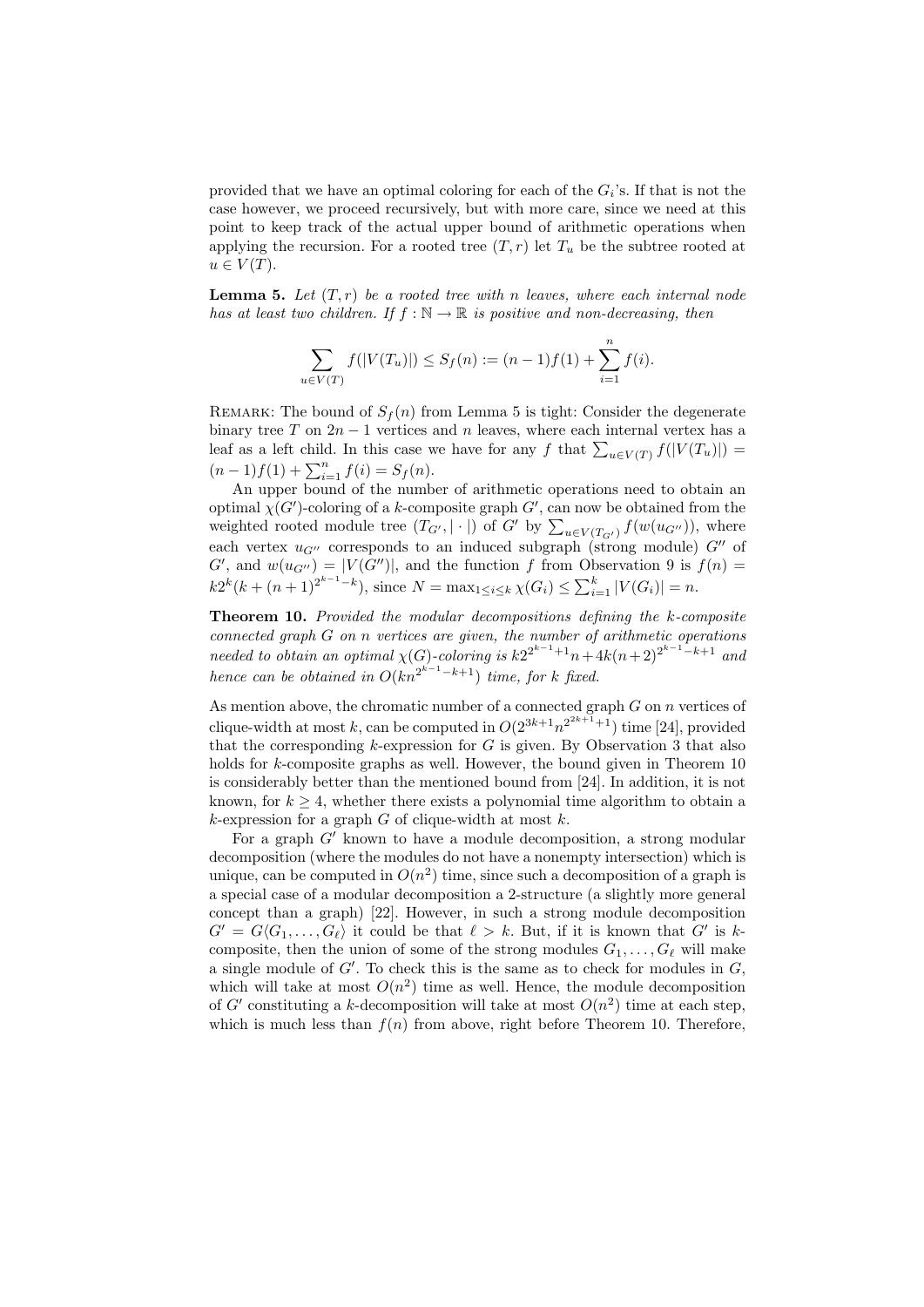unlike for graphs of clique-width of  $k$  or less, we have the following corollary of Theorem 10, where we do not assume the modular k-decomposition.

**Corollary 7.** The complexity of obtaining an optimal coloring for a  $k$ -composite graph on n vertices is  $O(kn^{2^{k-1}-k+1})$ .

NOTE: A few words of warning are in order. If we do not have the modular decompositions, then we do need to compute the  $k$ -decomposition at each step of the recursive definition of a  $k$ -composite graph. A priori it could look as if the constant hidden in the  $O(n^2)$  term might affect the overall complexity. However, a rooted tree with n leaves and no degree-2 internal vertex has at most  $2n - 1$ vertices. So, the overall computation is at most  $(2n-1)O(n^2) = O(n^3)$  which is dominated by the expression in Theorem 10.

#### Acknowledgments

The authors are grateful to Walter D. Morris Jr. for many helpful discussions regarding integer programming.

# References

- 1. W. W. Adams, P. Loustaunau. An Introduction to Gröbner Bases. American Mathematical Society, Graduate Studies in Mathematics, Volume 3, (1994).
- 2. G. Agnarsson and  $\acute{A}$ . Egilsson. On vertex coloring simple genetic digraphs. *Con*gressus Numerantium,  $161, 117 - 127, (2004)$ .
- 3. G. Agnarsson, Á. Egilsson and M. M. Halldórsson. Proper down-coloring simple acyclic digraphs. AGTIVE-2003, LNCS 3062, 299 – 312, Springer Verlag, (2004).
- 4. G. Agnarsson, R. Greenlaw, M. M. Halldórsson. On Powers of Chordal Graphs and Their Colorings. Congressus Numerantium, 142–147, 2000.
- 5. G. Agnarsson and M. M. Halldórsson. Coloring Powers of Planar Graphs. SIAM *Journal of Discrete Mathematics*, **16**, No. 4,  $651 - 662$ ,  $(2003)$ .
- 6. A. Brandst¨adt, V. B. Le, and J. P. Spinrad. Graph Classes: A Survey. SIAM Monographs on Discrete Mathematics and Applications, (1999).
- 7. U. Feige and J. Kilian. Zero Knowledge and the Chromatic number. Journal of Computer and System Sciences, 57, no 2, 187–199, (1998).
- 8. M. Grötschel, L. Lovász, A. Schrijver. Polynomial algorithms for perfect graphs. North-Holland Math. Stud., 88, North-Holland, Amsterdam, (1984).
- 9. B. Courcelle, J.A. Makowsky, and U. Rotics. Linear Time Solvable Optimization Problems on Graphs of Bounded Clique Width. In WG '99.
- 10. B. Courcelle, S. Olariu. Upper bounds to the clique width of graphs. Discrete Applied Mathematics,  $101, 77 - 114, (2000)$ .
- 11. B. Courcelle, J. Engelfriet, G. Rozenberg. Handle-rewriting hypergraph grammars. J. Comput. System Sci., 46, 218 – 270 , (1993).
- 12. P. Creszenci and V. Kann. A compendium of NP-optimization problems.
- 13. M. R. Garey and D. S. Johnson. Computers and Intractability—A Guide to the Theory of NP-Completeness. Freeman, San Francisco, CA, 1979.
- 14. M. M. Halldórsson and H.-C. Lau. Low-degree Graph Partitioning via Local Search with Applications to Constraint Satisfaction, Max Cut, and 3-Coloring. Journal of Graph Algorithms and Applications, 1(3):1–13, Nov. 1997.